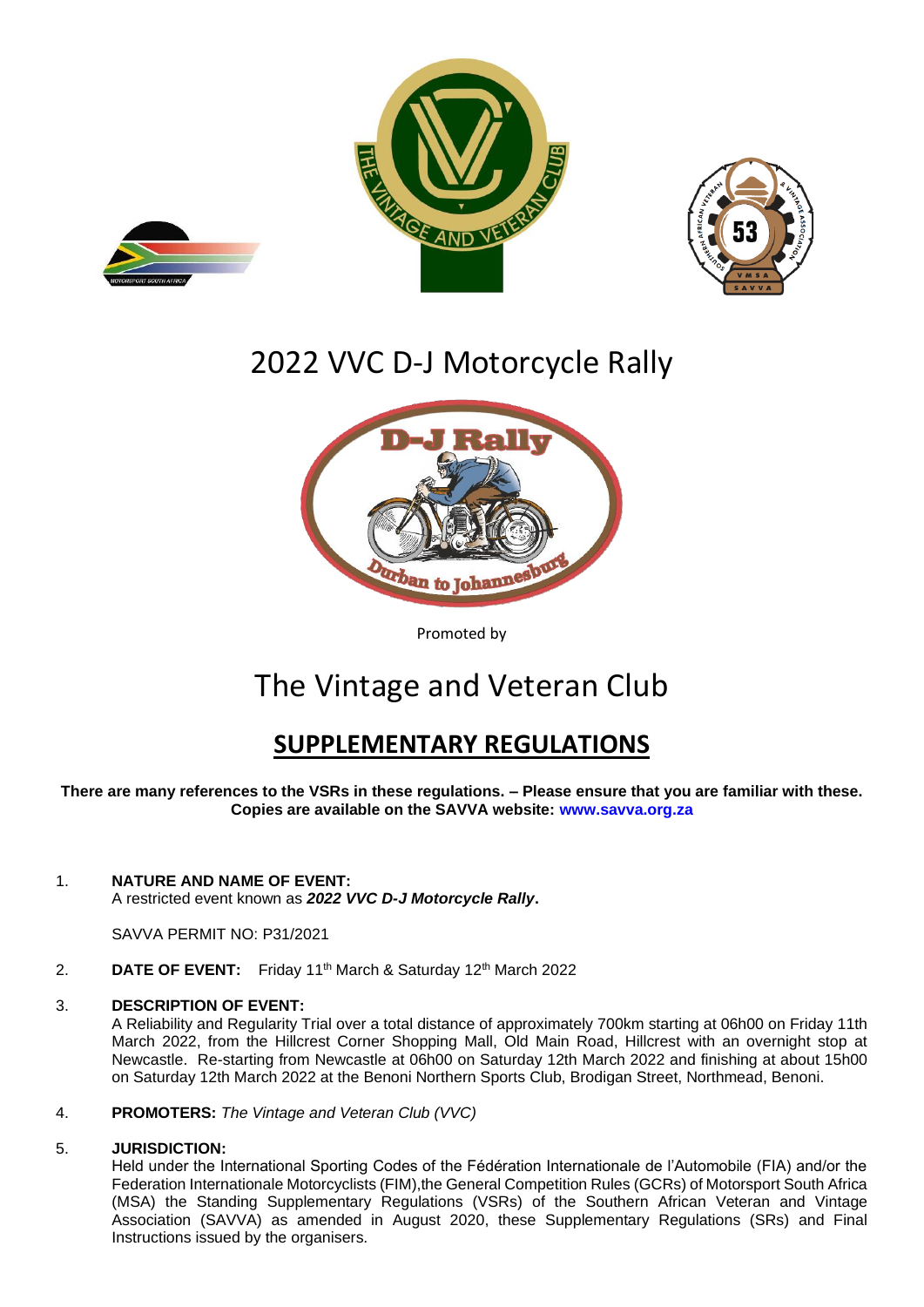| <b>OFFICIALS:</b>              |                                                                 |  |
|--------------------------------|-----------------------------------------------------------------|--|
| <b>SAVVA Steward</b>           | Peter Aneck-Hahn                                                |  |
| <b>Club Steward</b>            | Eric McQuilian                                                  |  |
| Clerk of the Course            | <b>Hylton Allison</b>                                           |  |
| <b>Chief Scorer</b>            | Cobus Grobbelaar                                                |  |
| Secretaries and Administrators | Gwyneth Cronje and Elaine Cusdin                                |  |
| Treasurer                      | <b>Bert Lopes</b>                                               |  |
| <b>Trophy Officer</b>          | Liz Addison                                                     |  |
| <b>ENQUIRIES:</b>              | Hylton Allison - Mobile: 078 234 7144 E-mail: coc@djrally.co.za |  |

#### 6. **ELIGIBILITY** (See VSRs 8,10(b) & (c) and 14)

Open to members of any club affiliated to SAVVA and/or a club or association registered with MSA, riding motorcycles or sidecar combinations manufactured on or before 31<sup>st</sup> December 1936. Tricars/ Tricycles are specifically excluded, i.e., to be eligible the motorcycle must become a solo machine should the unit carrying the third wheel be removed.

**All competitors are required to carry a GPS Data Logger whilst participating on the rally route. (See SR 11, 14 and 18) Should you not own one and need to hire a device please indicate this on the entry form in the prescribed area.**

#### 7. **ENTRIES** (See VSRs 10 & 11)

Official entry form is attached. An online version is also available which we would prefer you to access this from the website at [http://www.djrally.co.za](http://www.djrally.co.za/) as the data will be captured automatically. This would be a tremendous help for the administrators to have an automated compiled spreadsheet. Entries open immediately.

E-mail Entries: [entries@djrally.co.za](mailto:entries@djrally.co.za)

The entry fee is R950.00 per entrant. R300.00 additional for side car entrants. Payments to **The Vintage and Veteran Club.** Payment by electronic transfer to:

| Account Name: | Vintage and Veteran Club |
|---------------|--------------------------|
|               | Nedbank                  |
|               | 1973 009781              |
| ٠             | 197-305                  |
|               | Cheque                   |
| ٠             | Name of entrant          |
|               |                          |

Clearly mark with the **name of the entrant** so that the payment can be correctly identified. The minimum number of entries is **50** and the maximum number is **100.**

Entries will be accepted on a "first come – first served basis", along with proof of payment. Incomplete or incorrect entries will not be accepted. Refunds will only be done as per VSR 10(a)(l).

#### **CLOSING DATE FOR ENTRIES: 31ST JANUARY 2022**

Entries will be confirmed via e-mail or SMS as per VSR 10(k). Please ensure your contact details are correct. If entries are over-subscribed before closing date, a waiting list will be opened in order of receipt.

Competitors are reminded that it is a SAVVA requirement that all motorcycles entered in the event must have balance of third-party insurance cover as a minimum and entrants whose machines are not insured will be required to take out event insurance through the SAVVA scheme at a cost of R60.00 per machine entered for the event. This amount to be included in your entry fee. See Financial Form.

#### 8. **METHOD OF SETTING SPEEDS** (See VSR 24)

Speeds will be set in accordance with method 1 as defined in VSR 24(a). A choice of the following speed groups is offered on the entry form:

(1.) 50km/h (2.) 60km/h (3.) 70km/h

#### 9. **COMPETITION NUMBERS AND STARTING TIMES** (See VSR 16)

A front competition number will be supplied by the organisers and shall be displayed as per VSR 16(f). Competition numbers and starting times will be attached to the final instructions.

#### 10. **PASSENGERS** (See VSR 19)

No pillion passengers may be carried, and side-car combinations may only carry one passenger.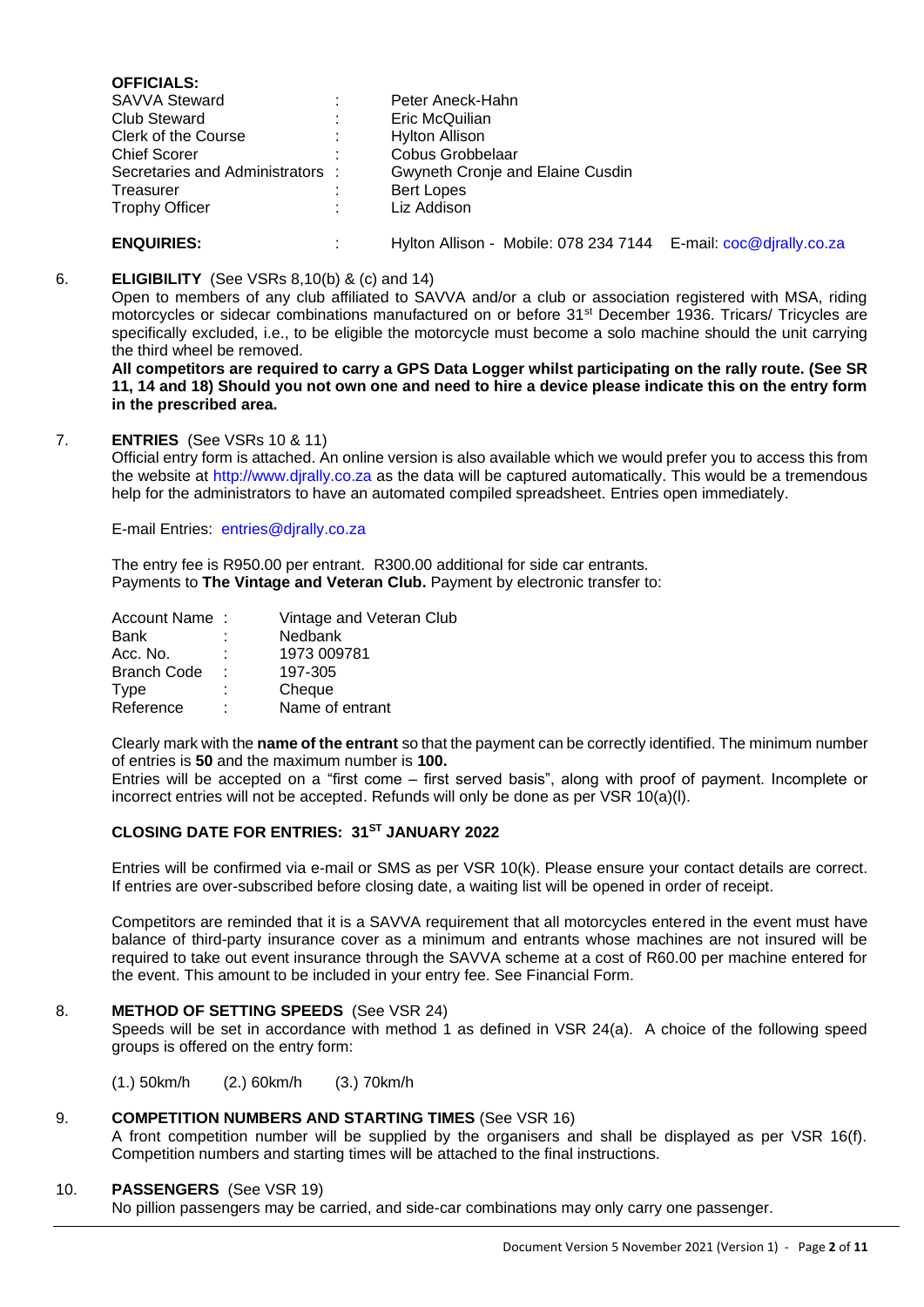- 11. **PRE-START REQUIREMENTS** (See VSR 12 and VSR 17) The following additional requirements are applicable:
- 11.1. The wearing of crash helmets is compulsory.
- 11.2. Adequate protective clothing to be worn by competitors whilst on the road, including boots, adequate eye protection, gloves and leathers, heavy-duty overalls, denims or heavy-duty trial suits. In particular, protective jackets must have long sleeves and boots must at least cover the ankles. Running shoes or similar are not acceptable. This requirement must be strictly adhered to.

Note: ALL competitors and officials must wear suitable visibility bibs with reflective tape strips on the event. Visibility bibs will be supplied. If a backpack is carried it should also be covered with reflective materials.

IMPORTANT NOTE: No competitor will be allowed to start if the requirements of paragraph 11.2 are not adhered to and will be disqualified if protective clothing is discarded while competing. This will also include the wearing of visibility bibs.

11.3 In addition to VSR 12  $[a - q]$ We encourage riders to carry two GPS loggers.

#### 12. **PRE-START SCRUTINY AND DOCUMENTATION** (See VSRs 15 & 20)

#### **All scrutineering will take place in Hillcrest.**

Competitors are required to report for documentation and scrutiny at the designated area between **10h00** and 16h00 on Thursday 10<sup>th</sup> of March 2022 to complete formalities. A competitors' meeting will be held on Thursday 10<sup>th</sup> of March 2022 at 16h00, which must be attended by all competitors. The meeting for tender vehicle drivers will follow, at the same venue and is compulsory for all tender vehicle drivers. Venues will be advised in the final instructions.

#### 13. **ROUTE SCHEDULES** (See VSR 21)

Fully calculated route schedules will be as per VSR 21(b) and will be issued to each competitor as soon as documentation has been completed to the satisfaction of the organisers. Attention is also drawn to VSR 21(d).

#### 14. **TIME KEEPING AND CONTROLS** (See VSRs 26, 27 & 28)

Open and Virtual controls will be used. (See VSR 26(a)(ii) and VSR 26(a)(v)).

Only stop watches and non-programmable clocks may be used or carried on competing vehicles. No calculators, computer type instruments, programmable clocks, satellite tracking systems or any other device that could assist in monitoring speed / time, may be used or carried on the competing vehicle. The Master Clock will be set to **Atomic time** and this will be the **OFFICIAL time**.

#### 15. **INSTRUMENTS** (See VSR 18)

The organisers' decision with respect to the adequacy of masking shall be final.

#### 16. **RESULTS** (See VSR 29(a – e)):

**Day 1:** Provisional results will be posted at approximately 20h00 on Friday the 11<sup>th</sup> of March 2022 in Newcastle and these will become final 30 minutes after posting.

**Day 2 and Overall Provisional Results will be posted at approximately 08h00 on Sunday the 13th of March** 2022 at the Vintage and Veteran Club Ethel Grey Park Johannesburg. Day 2 results will become final 30 minutes after posting. Should there be any amendments to the overall provisional results – revised provisional results will be posted and will become final 30 minutes after posting.

17. **PROTESTS** (See VSR 30)

## 18. **SCORING** (See VSR 28)

#### 19. **PENALTIES** (See VSR 33)

In terms of the permit issued for this event by the Provincial Administration, no competitors will be permitted to operate their machines on the route before sunrise or after sunset.

#### 20. **POSTPONEMENT OR CANCELLATION** (See VSR 9)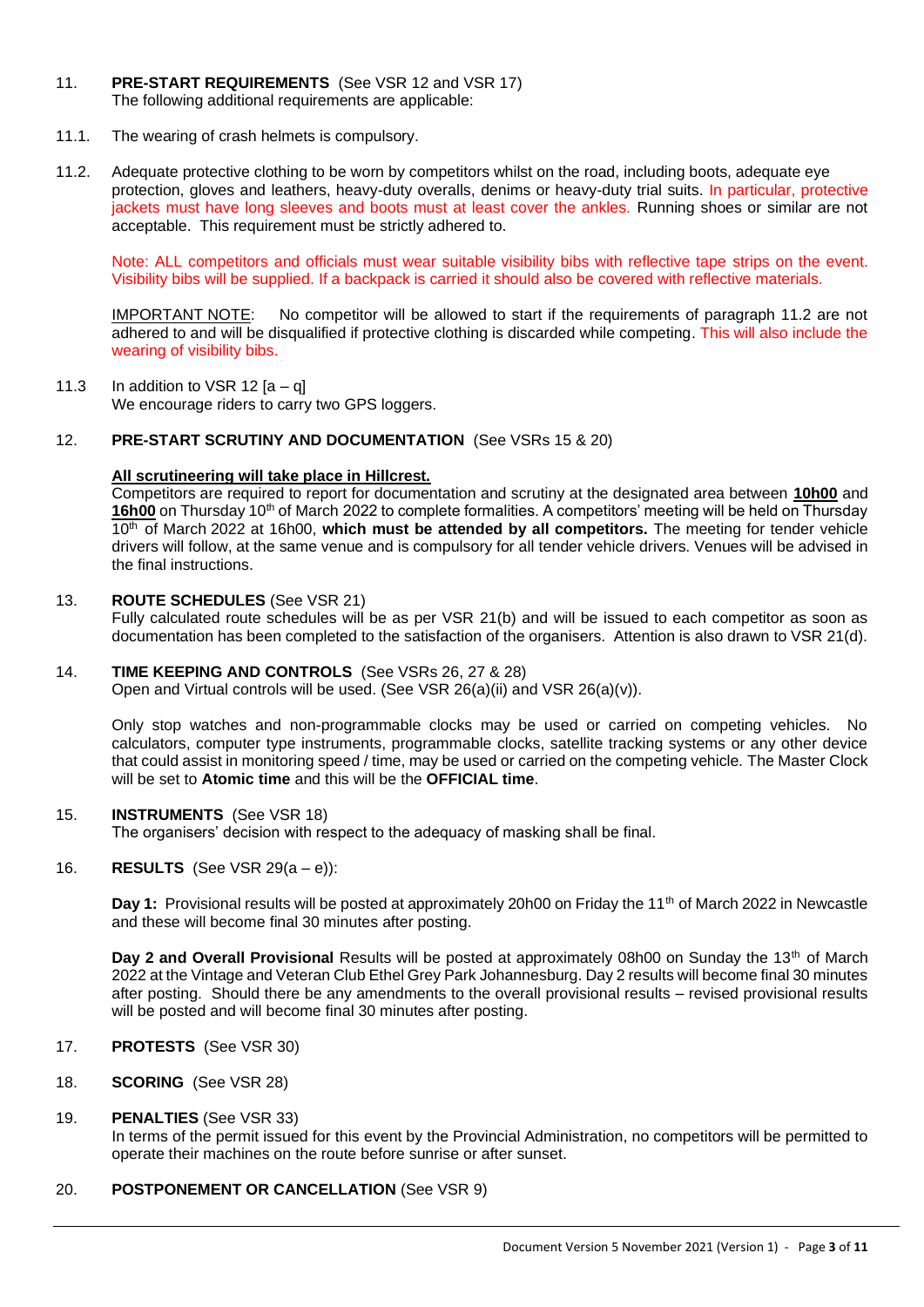21. **REFUELING**: The maximum distance between refuel points will not exceed 110kms.

#### 22. **CLASSES, PRIZES AND AWARDS.**

The prize giving will be held at the Vintage and Veteran Club Ethel Grey Park Johannesburg from 08h00. A light breakfast will be served before the official prize giving.

#### 22.1. **Classes**

Machines will be divided into the following classes:

- Class A: Up to and including 350cc.
- Class B: From 351cc up to and including 500cc.
- Class C: 501cc and over.
- Class D: Side-car combinations.

#### 22.2 **Finishers' Medallions** (VSR 28(d))

Finishers' Medallions will be awarded at the prize-giving on Sunday the 13<sup>th</sup> of March 2022. See SR 18. Any riders entering after the closing date will run the risk of not being presented with a finishers medal or any other regalia that needs finalising after the closing date.

#### 22.3 **Trophies will be awarded as per the following list:**

Trophies may not leave the Republic of South Africa and remain the property of the organising club and are to be returned to the club. Only finishers, as per VSR 28(d) will qualify for trophies. The organisers reserve the right to increase or reduce the number of trophies or to change the basis of awarding trophies. Where there are fewer than three entries in a class, the awards will be made at the discretion of the organisers. All awards will be made to the nominated rider unless written instructions to the contrary are attached to the entry form.

#### *The SCHLESINGER VASE will not leave the premises of the prize giving with the competitor.*

#### *Side-car combinations will not be eligible for the GENERAL CLASSIFICATION awards. Winners of GENERAL CLASSIFICATION trophies will not be eligible for CLASS awards. All competitors are eligible for the SPECIAL trophies, even if they have won a general classification or class award.*

**Nominated Team:** Any three riders may enter as a team, but no rider may enter in more than one team. The three riders having the lowest aggregate score will be adjudged the winning team. Names for the teams are to be handed in at documentation.

**Club Team:** The three competitors for which the same club has been nominated on the entry form having the lowest aggregate score will be adjudged the winning club team. To be eligible for either of the above-mentioned team awards all three competitors must be classified as official finishers.

#### 22.3.1. **GENERAL CLASSIFICATION**

| SCHLESINGER VASE and                     |                                           |
|------------------------------------------|-------------------------------------------|
| Dick Osborne Memorial Trophy & miniature | 1 <sup>st</sup> in General Classification |
| VVC Chairman's Award                     | 2 <sup>nd</sup> in General Classification |
| VMC Chairman's Award                     | 3 <sup>rd</sup> in General Classification |

#### 22.3.2. **CLASS AWARDS**

*Best performance by a motorcycle manufactured up to and including 31 December 1925:*

| <b>TTC Trophy</b>      |                 | Class A | up to 350cc           |
|------------------------|-----------------|---------|-----------------------|
| Dick Osborne Trophy    | <b>Contract</b> | Class B | 351cc up to 500cc     |
| Forte Velvet Trophy    | п.              | Class C | over 500cc            |
| Harley Davidson Trophy | п.,             | Class D | side-car combinations |

*Best performance by a motorcycle manufactured on or after 1 January 1926 and up to and including 31 December 1930:*

| Manners Trophy          | Class A | up to 350cc           |
|-------------------------|---------|-----------------------|
| Cyril Richmond Trophy   | Class B | 351cc up to 500cc     |
| Peter Aneck-Hahn trophy | Class C | above 500cc           |
| Harry Shutler Trophy    | Class D | side-car combinations |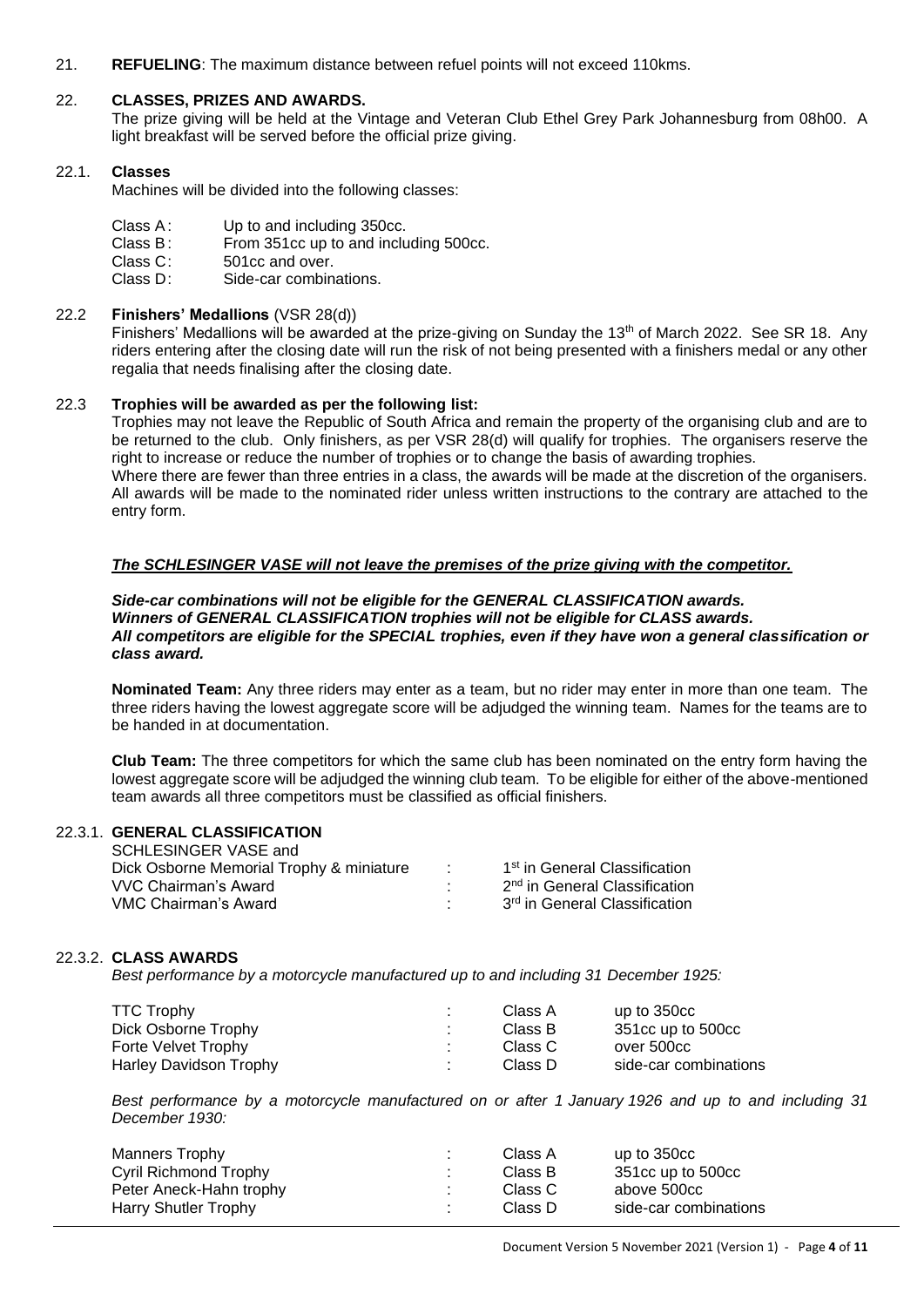*Best performance by a motorcycle manufactured on or after 1 January 1931 and up to and including 31 December 1936:*

| Valvoline Trophy            | Class A | up to $350cc$         |
|-----------------------------|---------|-----------------------|
| Ralph Lange Memorial Trophy | Class B | 351cc up to 500cc     |
| Percy Flook Trophy          | Class C | above 500cc           |
| Ferodo Trophy               | Class D | side-car combinations |

| 22.3.3. SPECIAL TROPHIES         |                                            |
|----------------------------------|--------------------------------------------|
| <b>Charles Preddy Award</b>      | Best performance by a lady rider           |
| Francis Blake Trophy             | Best performance by a first time DJ rider  |
| Scott Trophy                     | Best performance by a Scott motorcycle     |
| Tony Torr Trophy                 | Best performance by an Ariel motorcycle    |
| Stead Trophy                     | Best performance by a Norton motorcycle    |
| Velocette Owners Club Trophy     | Best performance by a Velocette motorcycle |
| Tony Woodley Memorial Trophy     | Best performance by a Triumph motorcycle   |
| <b>BMW Trophy</b>                | Best performance by a BMW motorcycle       |
| Sunbeam Trophy                   | Best performance by a Sunbeam motorcycle   |
| Prices Trophy                    | Best performance by a belt driven machine  |
| <b>Richard Lewis Trophy</b>      | Best performance on Day 1                  |
| <b>Tullio Bernardi Trophy</b>    | Best performance on Day 2                  |
| Duckhams Trophy                  | Oldest motorcycle to complete the course   |
| Angelo Bernardi Trophy           | Oldest rider to complete the course        |
| Ian Brodie Trophy                | Youngest rider to complete the course      |
| Clerk of the Course Trophy       | Nominated team                             |
| Star Trophy                      | Club Team                                  |
| <b>Stuart Cunninghame Trophy</b> | Most D-Js completed                        |

**VERY IMPORTANT NOTE: ALL TROPHY WINNERS ARE RESPONSIBLE FOR ENGRAVING THE TROPHY AWARDED TO THEM AND RETURNING TO THE VVC ONE MONTH BEFORE THE START OF THE NEXT YEAR'S EVENT.** This will ensure that the history of the event is maintained.

#### 23. **TENDER VEHICLES** (See VSR 34)

All tender vehicles that agree to be official tender vehicles and be registered as such will travel within the field, except for the final sweep vehicle which will travel at the end of the field. It is compulsory for drivers of tender vehicles to attend the briefing on Thursday the 10<sup>th</sup> of March 2022. Should a tender vehicle driver not attend the briefing, this vehicle will be removed from the list as an official tender vehicle. While moving through the field, tender vehicles will pick up any competitors who have broken down. There will be sufficient official tender vehicles to cover the whole field.

Competitors will be required to sign a declaration acknowledging that they have been loaded by an official tender vehicle. They will also be required to indemnify both the organisers and the tender vehicle driver for any loss or damage. Any competitor who is picked up by a tender vehicle will not qualify as a finisher of the event. It is the sole responsibility of the competitor to ensure that his/her vehicle is safely and securely loaded, and that the GPS logger is switched off.

Tender vehicles that are not providing a specific service to the organisers and officially registered in this regard must keep off the route, bearing in mind that "their" competitor runs the risk of being disqualified if they – the accompanying vehicle – are reported to be in the field. (As per VSR 33 (a) (xi). Please make sure you understand this, it will be enforced. If a rider needs additional support during the event, please apply to the COC in writing together with your completed entry form stating the reasons. No special requests regarding this will be entertained after that date.

**Note:** These restrictions are designed to reduce congestion on the route in the interest of safety. Please see VSR 34(a) for the definition of a tender vehicle.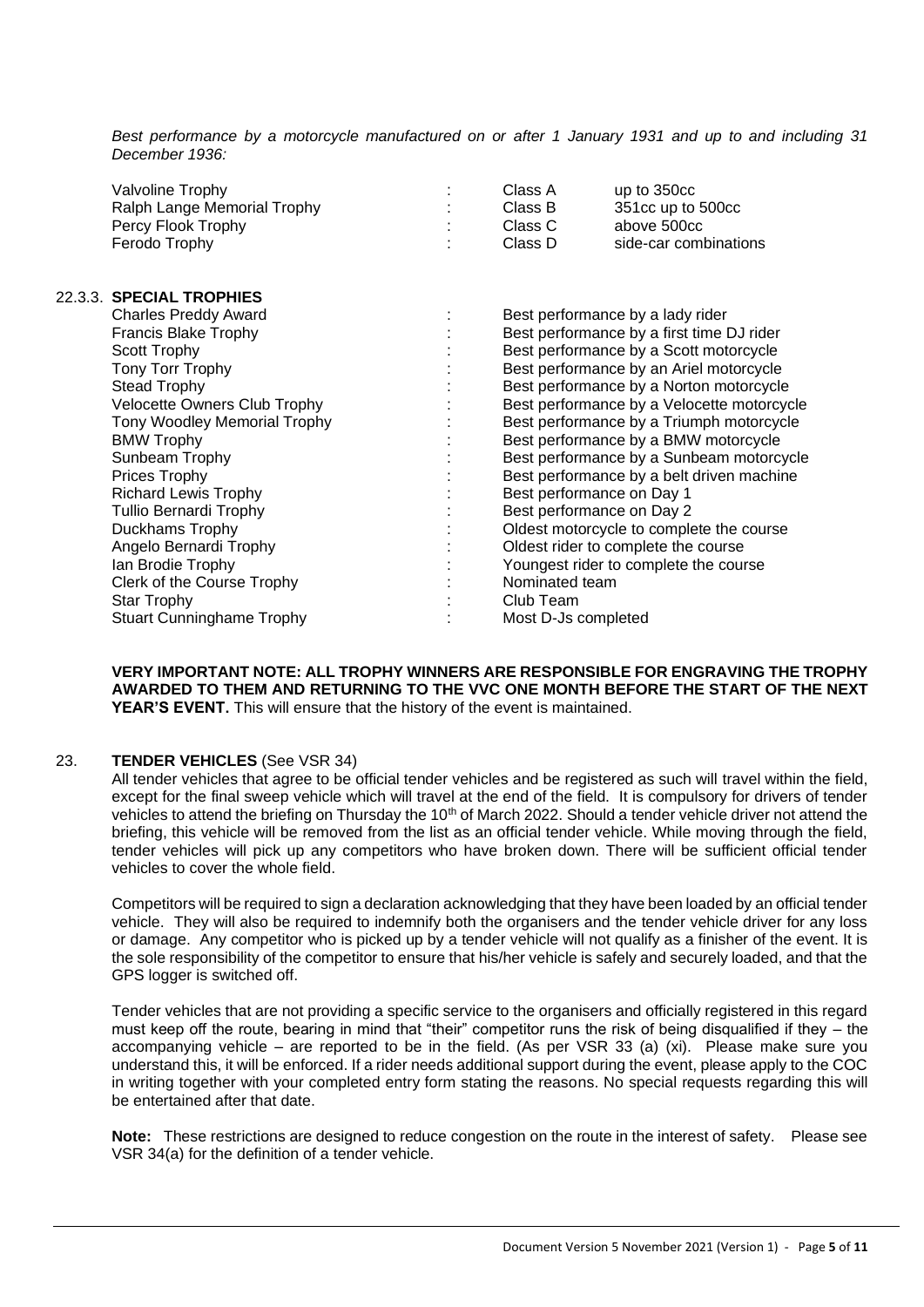#### 24. **SAVVA Indemnity and card** (See VSR 8)

Limited facilities to issue indemnities will be available at documentation. Should you not have an indemnity, contact your club for issuing of indemnity.

### 25. **Additional front and rear light.** (See VSR 17 (b))

SAVVA require that all motorcycles on the DJ be fitted with additional lighting. A red cycle light at the rear (nonflashing) must burn while on the event. In the interests of safety, please fit additional front "white" light (nonflashing), the largest/most visible light you can find. It is strongly recommended that this be an additional light to head light fitted for that period. Ensure that the battery capacity is of such, that it can sustain additional lighting, as well as the brake light. Please note that a flashing light is not allowed as the only vehicle that may use a flashing red light is an ambulance. The scrutineers will be strict on this requirement.

#### 26. **Websites**

These SR's are posted on the DJ Rally website: [www.djrally.co.za](http://www.djrally.co.za/)

#### **DOCUMENTATION CHECK LIST – 2022 VVC DJ RALLY**

- 1. COMPLETION OF ENTRY AND ACCOMMODATION / FINANCIAL FORMS.
- 1.1. Entries and proof of payment to be emailed to entries@dirally.co.za
- 1.2. It is imperative that ALL information required on the forms be provided.
- 1.3. INDEMNITY AND IDENTITY NUMBERS Both have to be provided: Your indemnity number is on the latest Indemnity card issued by your club on behalf of SAVVA.
- 1.4. RESTRICTED COMPETITION LICENCE (RCL) Your annual Club membership card number, (issued to you as a paid up member of your club at the beginning of your club year) acts as your RCL. If your club membership is not paid up, your RCL is invalid, and you cannot start the event. **You must also produce a valid Driver's Licence for the vehicle entered in the event. No rider with a learners' licence will be allowed to take part in the event.**
- 1.5. Please indicate on the entry form if you wish to hire a logger.
- 1.6. Scrutineering will take place at documentation on Thursday the 10<sup>th</sup> of March 2022 from 10H00 until 16H00.

#### 2. **FINANCES**

2.1. All monies have to be paid into The Vintage and Veteran Club account, IN FULL, before your entry can be accepted. Proof of payment has to be emailed with your entry.

#### 3. **ENTRIES**

Please capture your entries online at [http://www.djrally.co.za](http://www.djrally.co.za/) or send them in as soon as possible – it makes life easier for the organizers!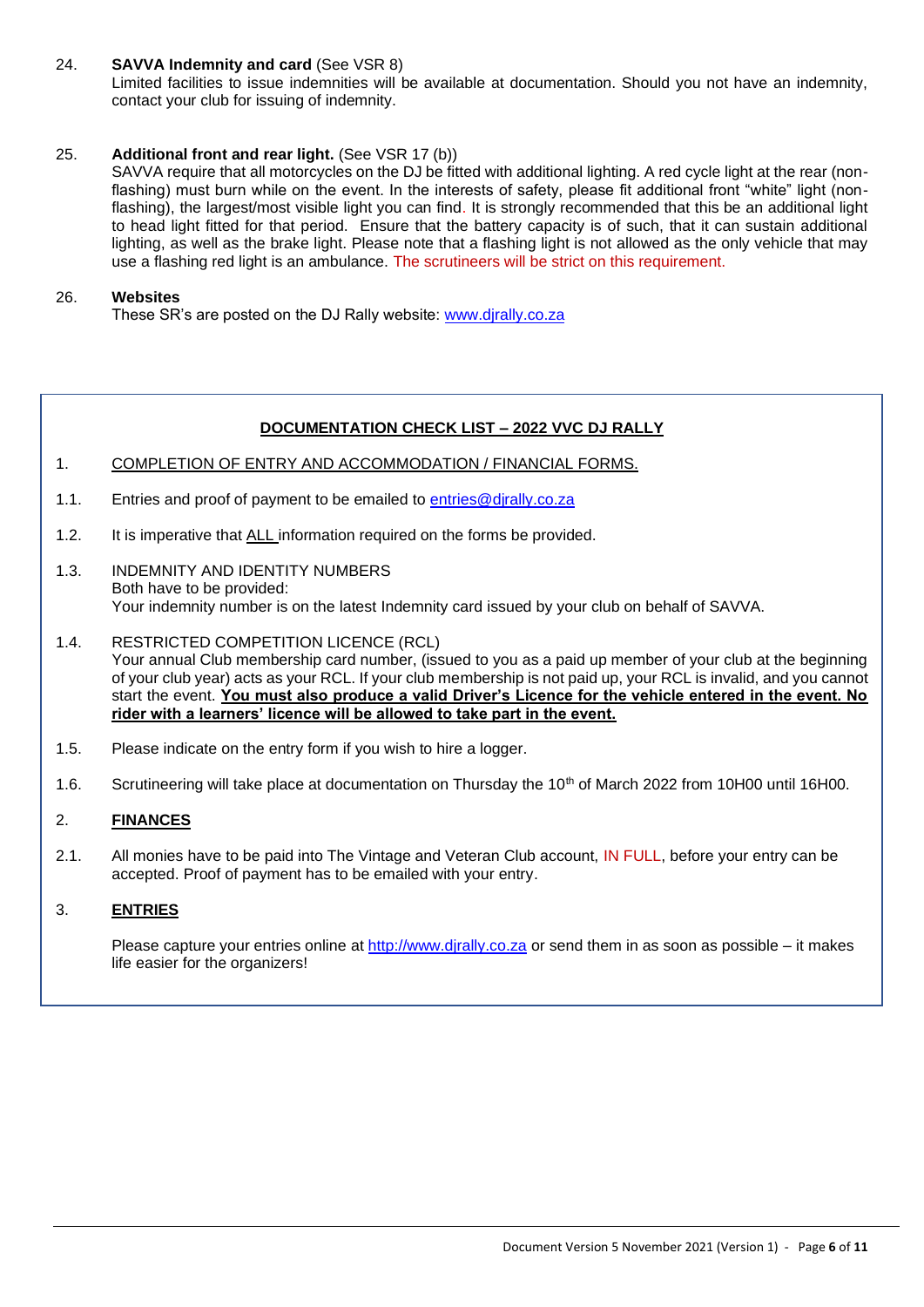## **ENTRY FORM** COMP NO:

#### **2022 VVC D-J Motorcycle Rally**

#### **Entry closing date: 31st January 2022. SAVVA permit no. P31/2021**

Held under the International Sporting Codes of the Fédération Internationale de l'Automobile (FIA) and/or the Federation Internationale Motorcycliste (FIM),the General Completion Rules(GCRs)of Motorsport South Africa (MSA)the Standing Supplementary Regulations (VSRs) of the Southern African Veteran and Vintage Association (SAVVA) as amended in August 2020; these Supplementary Regulations (SRs) and Final Instructions to be issued.

#### **Only fully completed forms will be accepted**

| <b>Rider</b>              | Full name:       |                    |                         |  |                            |                      |       |
|---------------------------|------------------|--------------------|-------------------------|--|----------------------------|----------------------|-------|
| <b>First time rider</b>   | Address:         | Club<br>member no. |                         |  |                            |                      |       |
|                           |                  |                    | Indemnity<br>No. VSR 24 |  |                            |                      |       |
| Lady rider                | Code:            | I.D. No.           |                         |  |                            |                      |       |
|                           | E-mail:          |                    |                         |  |                            |                      |       |
|                           | Cell no:         |                    | (W)                     |  | (H)                        |                      |       |
|                           | Full name:       |                    |                         |  | Club:                      |                      |       |
|                           |                  |                    |                         |  | Club                       |                      |       |
| <b>Passenger</b>          | Address:         |                    |                         |  | member no.                 |                      |       |
| Side car                  |                  |                    |                         |  | Indemnity<br>No. VSR 24    |                      |       |
| only                      | Code:            | I.D. No.           |                         |  |                            |                      |       |
|                           | E-mail:          |                    |                         |  |                            |                      |       |
|                           | Cell no:<br>(W)  |                    |                         |  | (H)                        |                      |       |
|                           | Make:            |                    |                         |  | Year.                      |                      |       |
| Motorcycle                | Model:           |                    |                         |  | <b>SAVVA</b><br>Dating no. | $\ddot{\phantom{a}}$ |       |
| particulars               | Engine capacity: |                    |                         |  | Registration<br>No.        |                      |       |
|                           | Belt drive:      | <b>YES</b>         | NO                      |  |                            |                      |       |
| Speed group<br>(Max km/h) | 50               | 60                 | 70                      |  |                            | Solo                 | Combo |
|                           |                  |                    |                         |  | Type                       |                      |       |
|                           |                  |                    |                         |  |                            |                      |       |
|                           |                  |                    | Event provided          |  |                            | $Hira$ or            |       |

| Own fully<br>comprehensive<br>insurance | Own balance of<br>third party<br>insurance                                                                                                                                                                                                                            | Event provided<br>balance of third party<br>@ R60.00 | Own<br>logger | Hire or<br>additional<br>logger $@$<br>R <sub>100.00</sub> |
|-----------------------------------------|-----------------------------------------------------------------------------------------------------------------------------------------------------------------------------------------------------------------------------------------------------------------------|------------------------------------------------------|---------------|------------------------------------------------------------|
|                                         | SAVVA makes provision for event insurance through a service provider. It is a requirement<br>that each competitor have at least balance of third party insurance for the event. Please<br>indicate your option. Event $3rd$ party will be arranged by the organisers. |                                                      |               |                                                            |

Completed forms with proof of payment to: **[entries@djrally.co.za](mailto:entries@djrally.co.za)**

**If a competitor is under 21 years of age this form must be countersigned by the appropriate parent or guardian** *I hereby declare that I am not aware of any known medical reason affecting my ability to take part in this event and that the information given in this form is true and correct.* Signature and Date

**I have read and understood the Supplementary Regulations and herby agree to abide by them.**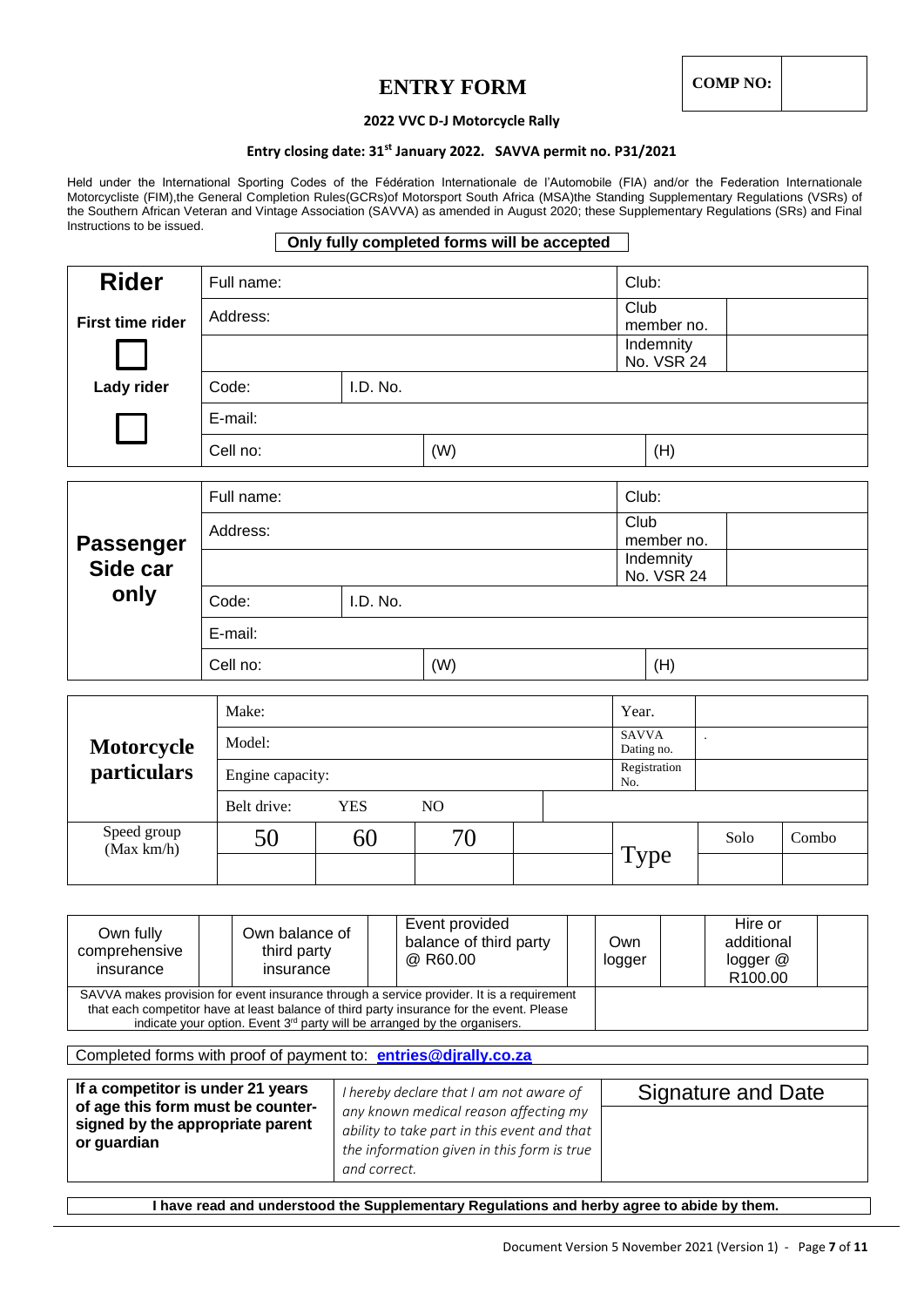## **2022 D-J Motorcycle Rally Financial Form**

| Name: |  | Comp. No. |  |
|-------|--|-----------|--|
|       |  |           |  |

NB: Please complete this form in full. Partially completed forms will be returned for completion.

The entry fee includes the following for the rider/passenger:

- Meals & refreshments en route
- Prize Giving function at VVC Club house on Sunday morning

Additional meals (on route & prize giving) which will be required on the event for non-competitors or non-officials must please be indicated on this form for catering and billing purposes.

#### **No accommodation is included** –

|               | Description                                        | Cost                   | No. of<br>Persons | Total |
|---------------|----------------------------------------------------|------------------------|-------------------|-------|
| $\mathbf{1}$  | <b>Entry Fee</b>                                   | R 950.00               |                   |       |
| $\mathcal{L}$ | Additional Entry Fee - Side car                    | R 300.00               |                   |       |
| 3             | Additional meals en route<br>(Friday and Saturday) | R 250.00<br>per person |                   |       |
| 4             | Prize giving breakfast - Additional                | R 150.00               |                   |       |
| 5             | <b>Event Third Party Insurance</b>                 | R 60.00                |                   |       |
| 6             | Hiring of logger/s (each)                          | R 100.00               |                   |       |
|               |                                                    |                        | <b>TOTAL</b>      |       |

**A record will be kept at documentation for collection of loggers.**

#### **Banking Details:**

| Account Name: |    | Vintage and Veteran Club |
|---------------|----|--------------------------|
| Bank          |    | Nedbank                  |
| Acc. No.      | ۰. | 1973 009 781             |
| Branch Code   | ٠  | 197-305                  |
| Type          | ÷  | Cheque                   |
| Reference     | ٠  | Name of entrant          |

#### Proof of payment to accompany entry forms.

**Please Ensure All Direct Deposits Have Your Rider Name As A Clearly Identifiable Reference.**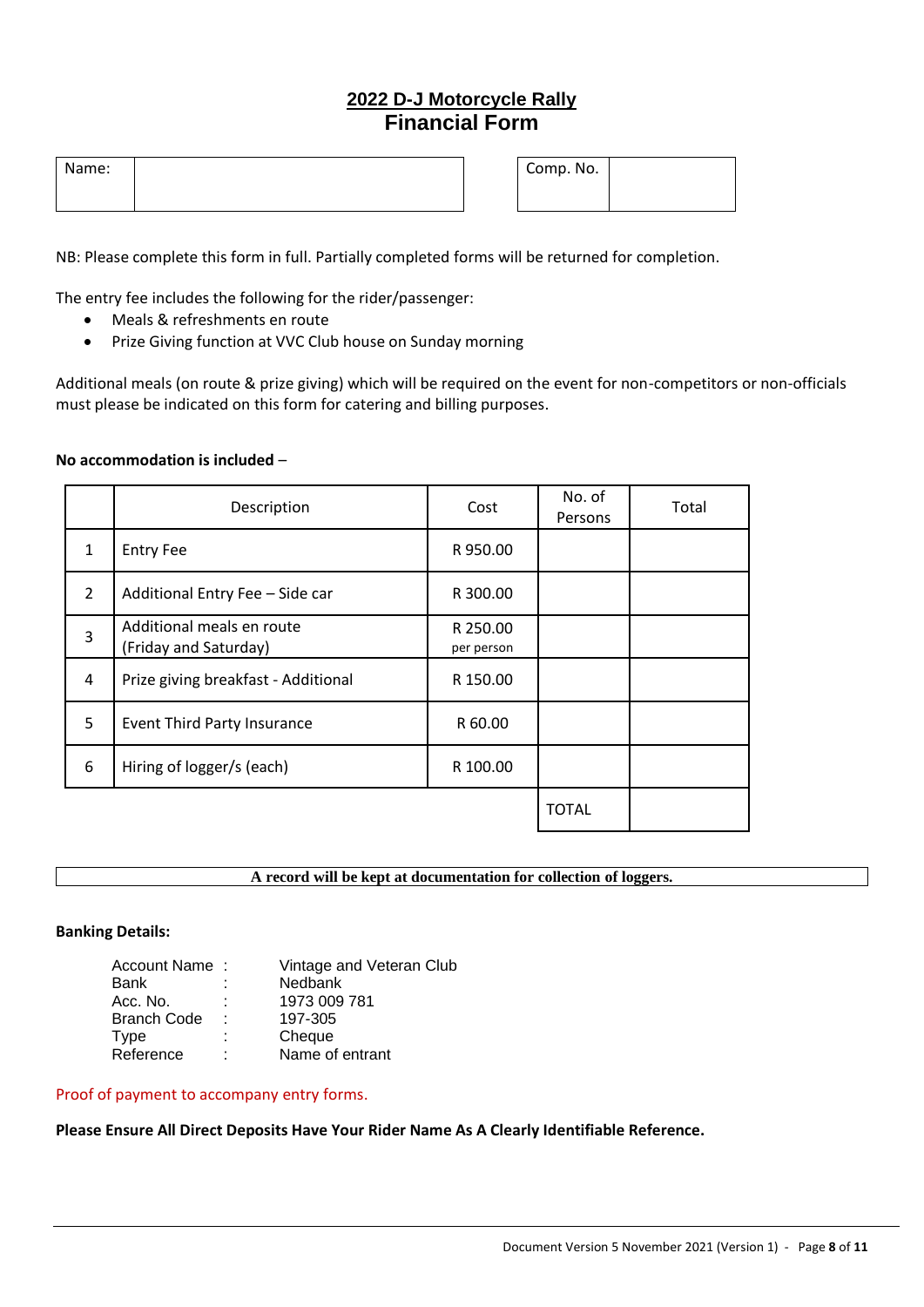## **MOTORCYCLE ENTRY NUMBER**

Kindly furnish the organisers your 3 choice(s) of a preferred bike number to a maximum of 100, this is optional. Should the number(s) not be available, the organisers will then allocate the next available number for your bike.

| 1st Choice | 2nd Choice | 3rd Choice |  |
|------------|------------|------------|--|
|            |            |            |  |

## **T-SHIRT SIZE**

Kindly furnish the organisers the size requirements for you as the participant as well as your side car partner (if applicable).

Available sizes are:

```
M = Medium | L = Large | XL = Extra Large | XXL = Double Extra Large | XXXL – Triple Extra Large
```

| <b>PARTICIPANT</b> | <b>SIDECAR</b><br><b>APPLICANT</b> |  |
|--------------------|------------------------------------|--|
|                    |                                    |  |

## **TENDER VEHICLE**

The organisers will appreciate it if any of your support team would like to offer their services as drivers of official tender vehicles with bike trailers. The organisers will contact them to confirm the use of their offered services.

### NAME OF RIDER:

## **TENDER VEHICLE WITH BIKE TRAILER**

| Name (Mr/Ms)<br><b>Driver of tender Vehicle</b> | <b>SIZE OF</b><br><b>TRAILER</b><br>1,2,3 bike | Tel (Home) | Tel (Work) | <b>Cell</b> |
|-------------------------------------------------|------------------------------------------------|------------|------------|-------------|
|                                                 |                                                |            |            |             |
|                                                 |                                                |            |            |             |
|                                                 |                                                |            |            |             |

**NOTE:** Official tender vehicle drivers must agree to operate as per Supplementary Regulation (SR) 23.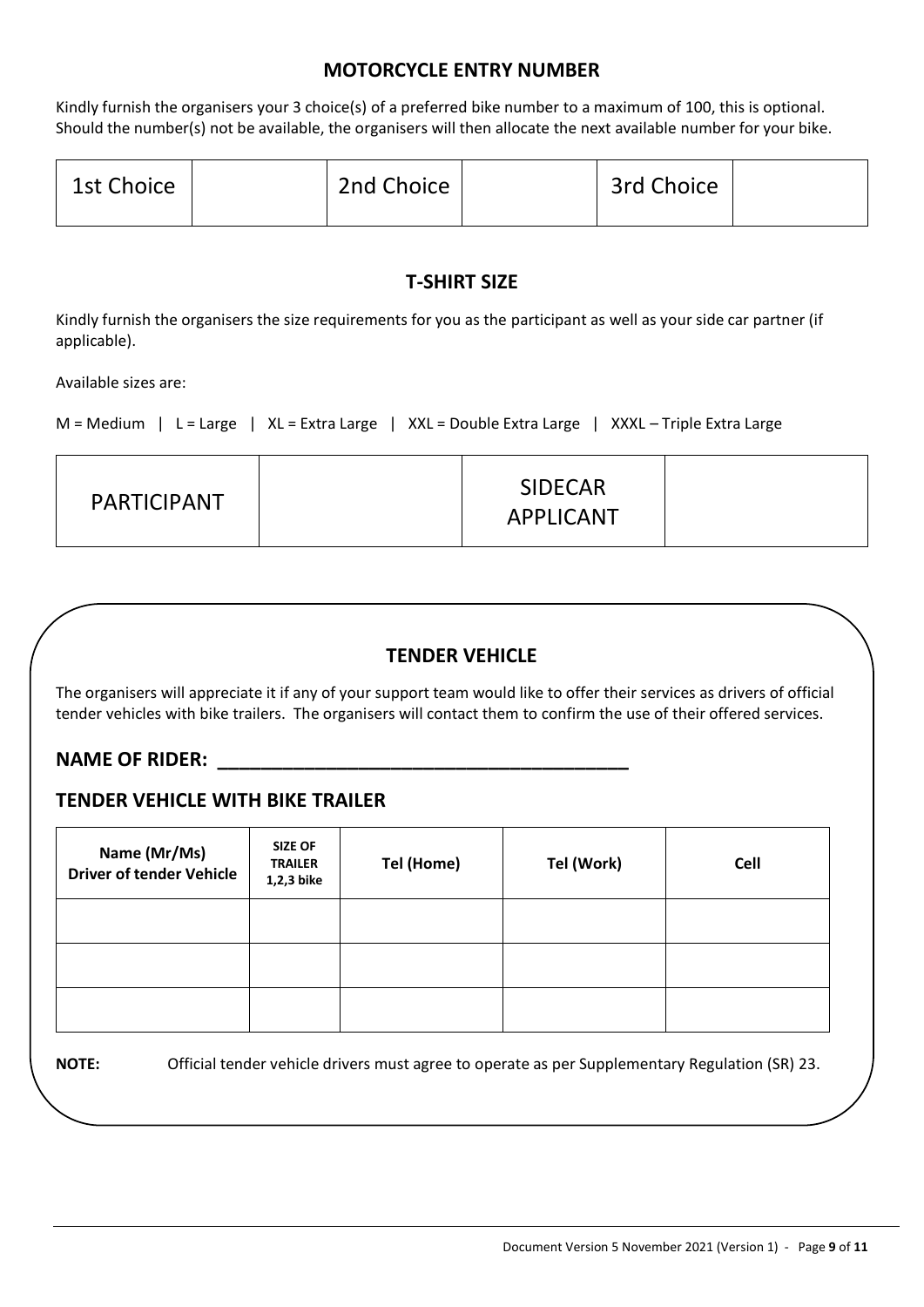#### **2022 VVC D-J MOTORCYCLE RALLY**

## **Declaration by Driver/Rider/Official**

| Name: |  | Comp. No. |  |
|-------|--|-----------|--|
|       |  |           |  |

I (name of Rider/Driver) and the state of the state of all the state of all the state of all the state of all the state of all the state of all the state of all the state of all the state of all the state of all the state

the persons who will travel in or upon the vehicle in this event, undertake to ensure that valid indemnity forms have been completed which indemnify The Southern African Veteran and Vintage Association (SAVVA) and their affiliated clubs, SAVVA Motorsport all hereinafter referred to as the Regularity Bodies and any Official, Representative, Promoter, Organiser, Sponsor, Tender, Guarantor organising this event, the owner/owners of any property on or upon which the event is held and any Government, Provincial, Regional Services Board or Municipal Body and their Representative agents, against any Legal Liability for any damage or injury that may arise during participation in the event, organised by the Regularity Bodies and persons described herein.

I participate willingly in this event and that should there be any mishap or occurrence giving rise to damage or injury, I take full responsibility. I further declare that I and persons travelling with me, have been made aware of risks, dangers and perils attendant upon motor sport activities.

I further declare that the vehicle entered, is in a roadworthy condition within the limitations of the year of manufacture and is licensed for use on a public road.

I further declare that I am not aware of any known medical reason affecting my ability to take part in this event and that the information given in the documentation forms is true and correct.

| - - |  |  |
|-----|--|--|

| NO accommodation will be arranged by the organisers. |
|------------------------------------------------------|
|------------------------------------------------------|

Riders and their respective entourage are to secure their own accommodation in Hillcrest and Newcastle.

Accommodation in Newcastle.

Majuba Lodge: Gayle Rheeders 034 315 5011 Newcastle Inn: Nicole 034 312 8151 Email: newcastle@africanskyhotels.com

When making your booking, mention that you are with the DJ Rally in order to secure any special rates. The organisers will not be held responsible for any variances in rates.